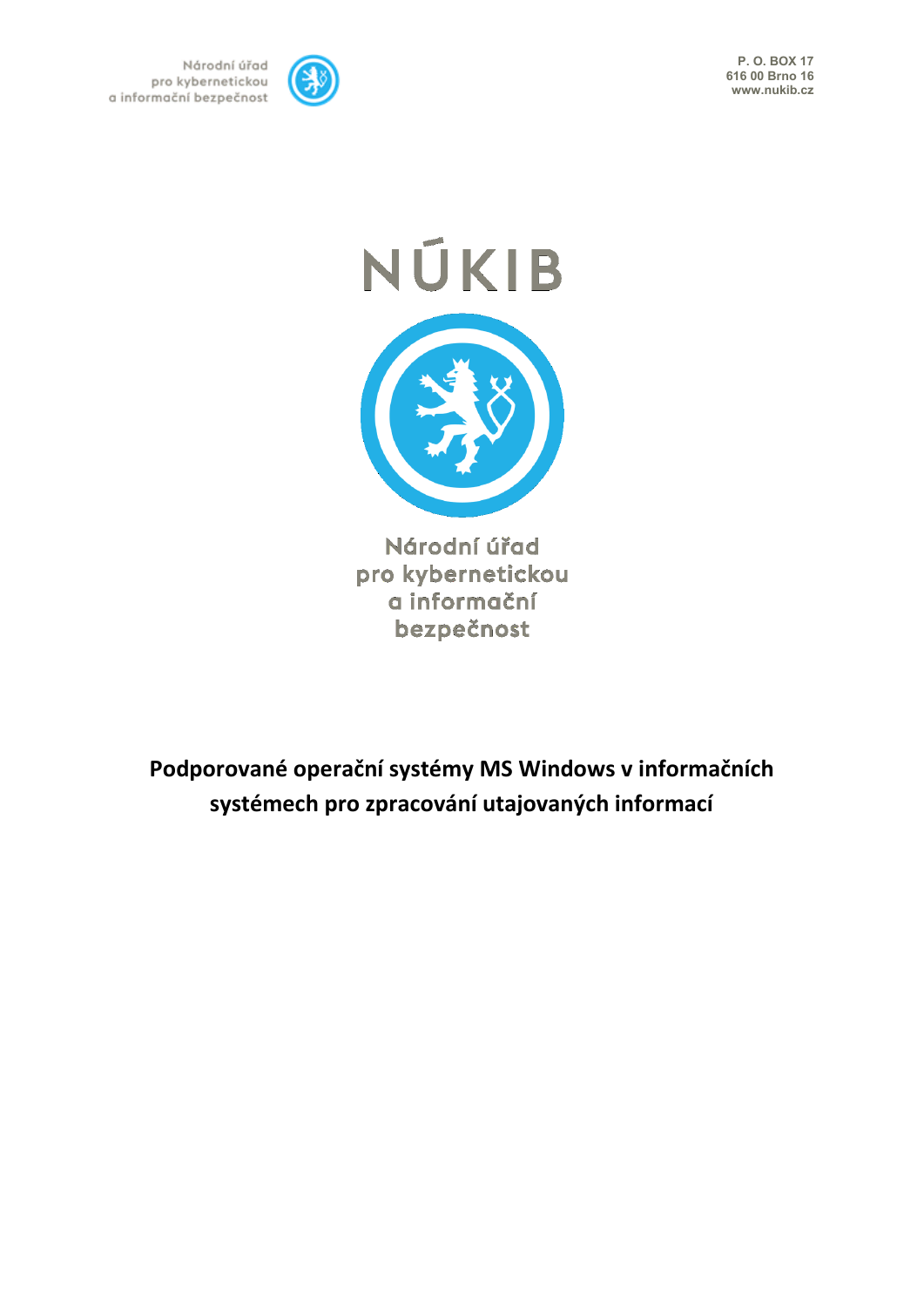| Operační systém                                    | <b>Microsoft</b> |            | <b>NUKIB</b>     |      |
|----------------------------------------------------|------------------|------------|------------------|------|
|                                                    | rok              | rozšířená  | stávající   nové |      |
|                                                    | vydání           | podpora    |                  |      |
| <b>Windows XP Professional SP3</b>                 | 2001             | 2014       | 2020             |      |
| Windows XP Professional x64 SP3                    |                  |            |                  |      |
| Windows Server 2003 Standard SP2                   | 2003             | 2015       | 2020             |      |
| Windows Server 2003 R2 Standard SP2                |                  |            |                  |      |
| Windows Server 2003 Standard x64 SP2               |                  |            |                  |      |
| Windows Server 2003 R2 Standard x64 SP2            |                  |            |                  |      |
| Windows Server 2003 Enterprise SP2                 |                  |            |                  |      |
| Windows Server 2003 R2 Enterprise SP2              |                  |            |                  |      |
| Windows Server 2003 Enterprise x64 SP2             |                  |            |                  |      |
| Windows Server 2003 R2 Enterprise x64 SP2          |                  |            |                  |      |
| Windows Server 2003, Datacenter Edition x64 SP2    |                  |            |                  |      |
| Windows Server 2003 R2, Datacenter Edition x64 SP2 |                  |            |                  |      |
| <b>Windows Vista Business 32-bit SP2</b>           | 2006             | 2017       | 2022             |      |
| Windows Vista Enterprise 32-bit SP2                |                  |            |                  |      |
| Windows Vista Ultimate 32-bit SP2                  |                  |            |                  |      |
| Windows Vista Business 64-bit SP2                  |                  |            |                  |      |
| Windows Vista Enterprise 64-bit SP2                |                  |            |                  |      |
| Windows Vista Ultimate 64-bit SP2                  |                  |            |                  |      |
| Windows Server 2008 Standard 32-bit SP2            | 2008             | 14.01.2020 | 2025             | 2020 |
| Windows Server 2008 Enterprise 32-bit SP2          |                  |            |                  |      |
| Windows Server 2008 Standard 64-bit SP2            |                  |            |                  |      |
| Windows Server 2008 Enterprise 64-bit SP2          |                  |            |                  |      |
| Windows Server 2008 Datacenter 64-bit SP2          |                  |            |                  |      |
| Windows 7 Professional 32-bit SP1                  | 2009             | 14.01.2020 | 2025             | 2020 |
| Windows 7 Enterprise 32-bit SP1                    |                  |            |                  |      |
| Windows 7 Ultimate 32-bit SP1                      |                  |            |                  |      |
| Windows 7 Professional 64-bit SP1                  |                  |            |                  |      |
| Windows 7 Enterprise 64-bit SP1                    |                  |            |                  |      |
| Windows 7 Ultimate 64-bit SP1                      |                  |            |                  |      |
| Windows Server 2008 R2 Standard 64-bit SP1         | 2009             | 14.01.2020 | 2025             | 2020 |
| Windows Server 2008 R2 Enterprise 64-bit SP1       |                  |            |                  |      |
| Windows Server 2008 R2 Datacenter 64-bit SP1       |                  |            |                  |      |
| Windows 8 Professional 32-bit                      | 2012             | 10.01.2023 | 2028             | 2023 |
| Windows 8 Enterprise 32-bit                        |                  |            |                  |      |
| Windows 8 Professional 64-bit                      |                  |            |                  |      |
| Windows 8 Enterprise 64-bit                        |                  |            |                  |      |
| Windows Server 2012 Standard 64-bit                | 2012             | 10.01.2023 | 2028             | 2023 |
| Windows Server 2012 Datacenter 64-bit              |                  |            |                  |      |
| Windows 8.1 Professional 32-bit                    | 2013             | 10.01.2023 | 2028             | 2023 |
| Windows 8.1 Enterprise 32-bit                      |                  |            |                  |      |
| Windows 8.1 Professional 64-bit                    |                  |            |                  |      |
| Windows 8.1 Enterprise 64-bit                      |                  |            |                  |      |

## **Použití operačních systémů MS Windows v informačních systémech pro zpracování utajovaných informací**